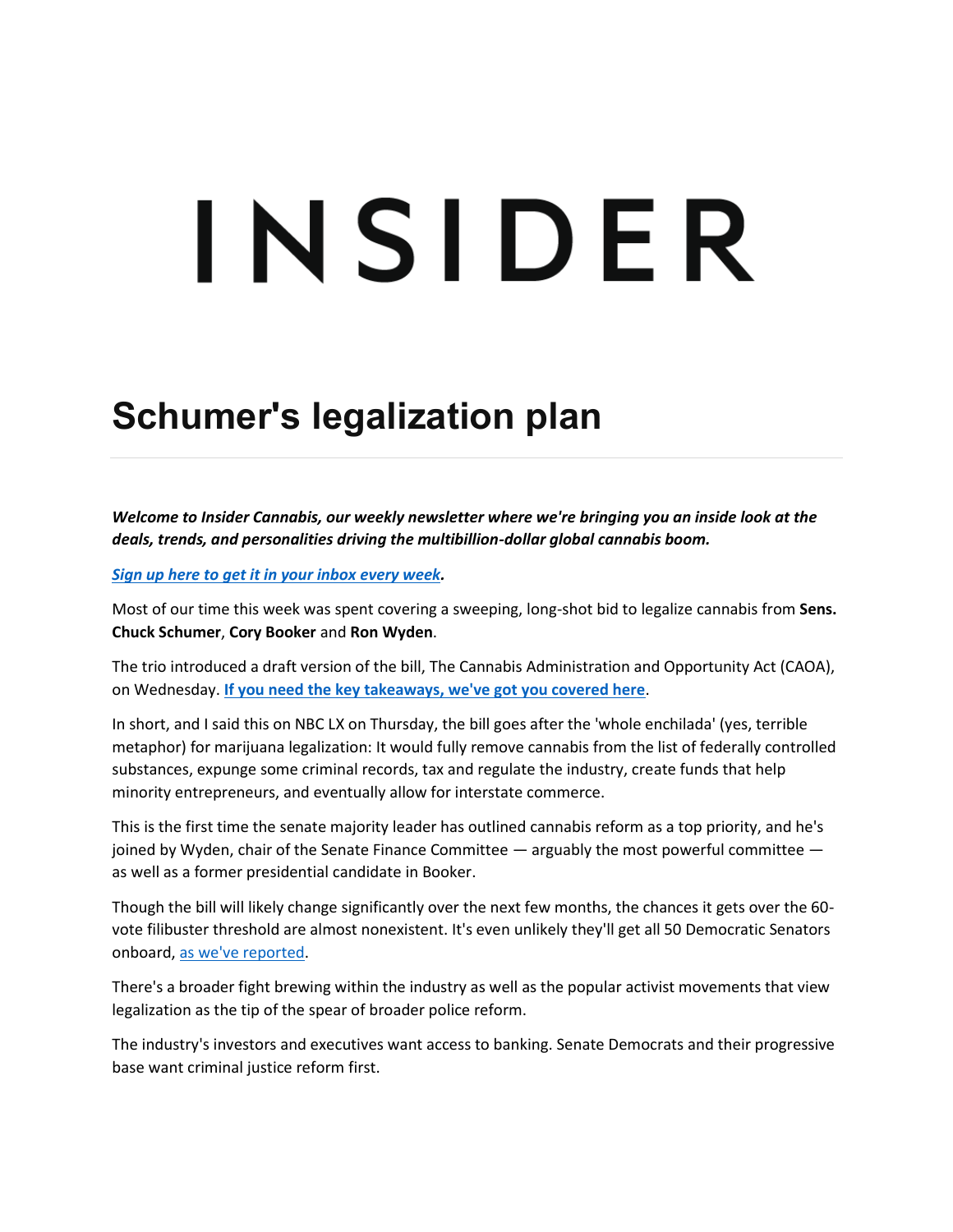Booker drew a bright red line in a Wednesday press conference, indicating that he would stop bills like SAFE Banking, which would allow cannabis companies to access the financial system without broader legalization, from advancing ahead of criminal justice reform.

*- Jeremy Berke [\(@jfberke\)](https://twitter.com/jfberke)*

*If you like what you read, share this newsletter with your colleagues, friends, boss, spouse, strangers on the internet, or whomever else would like a weekly dose of cannabis news.*

*[Insider.com](http://insider.com/) update: Newsletters are now coming from our new domain, [@insider.com.](http://insider.com/) Also, a friendly reminder to add [newsletter@insider.com](mailto:newsletter@insider.com) to your address book.*

*Here's what we wrote about this week:*

**[Top Senate Democrats just released a 30-page draft that lays out their vision for legalizing cannabis.](https://www.businessinsider.com/senate-democrats-propose-bill-legalize-marijuana-2021-7)  [Here are the 8 things you need to know.](https://www.businessinsider.com/senate-democrats-propose-bill-legalize-marijuana-2021-7)**

The discussion draft for the Cannabis Administration and Opportunity Act (CAOA) was released on Wednesday. The bill isn't expected to garner enough votes to pass the Senate — and the White House has not signaled support for the legislation — but Insider looked through the 30-page document to highlight eight key points in the draft.

#### **[A top Wall Street analyst lays out why Schumer's legalization bill isn't a slam dunk for US cannabis](https://www.businessinsider.com/analyst-schumer-marijuana-legalization-bill-pros-cons-cannabis-companies-2021-7)  [companies](https://www.businessinsider.com/analyst-schumer-marijuana-legalization-bill-pros-cons-cannabis-companies-2021-7)**

In a Thursday note, Cantor Fitzgerald analyst Pablo Zuanic said that while de-scheduling — a key aspect of the CAOA — would be a big win for the industry, a hefty federal tax would pose a "new burden" to consumers who already have to pay high state and local taxes. Zuanic broke down the draft into 7 points and noted how each one would affect current cannabis companies.

#### **[A top Wall Street analyst lays out 4 cannabis stock picks after Schumer's sweeping marijuana](https://www.businessinsider.com/list-top-cannabis-stocks-to-buy-curaleaf-gti-trulieve-cresco-2021-7)  [legalization proposal](https://www.businessinsider.com/list-top-cannabis-stocks-to-buy-curaleaf-gti-trulieve-cresco-2021-7)**

Analysts say that the recent pullback in US cannabis stocks the day Democrats released their bill draft has created a prime buying opportunity and laid out his top four picks. "Make use of yesterday's weakness," the analysts said in a Thursday note, adding that investors should avoid financially stretched companies that lack "state-level depth."

**[Meet the top 11 VCs who've bet the most cash on turning MDMA and magic mushrooms into medical](https://www.businessinsider.com/list-top-vcs-venture-capital-investors-psychedelics-industry-2021)  [treatments](https://www.businessinsider.com/list-top-vcs-venture-capital-investors-psychedelics-industry-2021)**

The psychedelics space has burgeoned over the past year and VCs are largely responsible for all the capital that's flowing into the space. Insider put together a list of the top investors that have bet the most cash on psychedelics companies.

#### **Executive moves**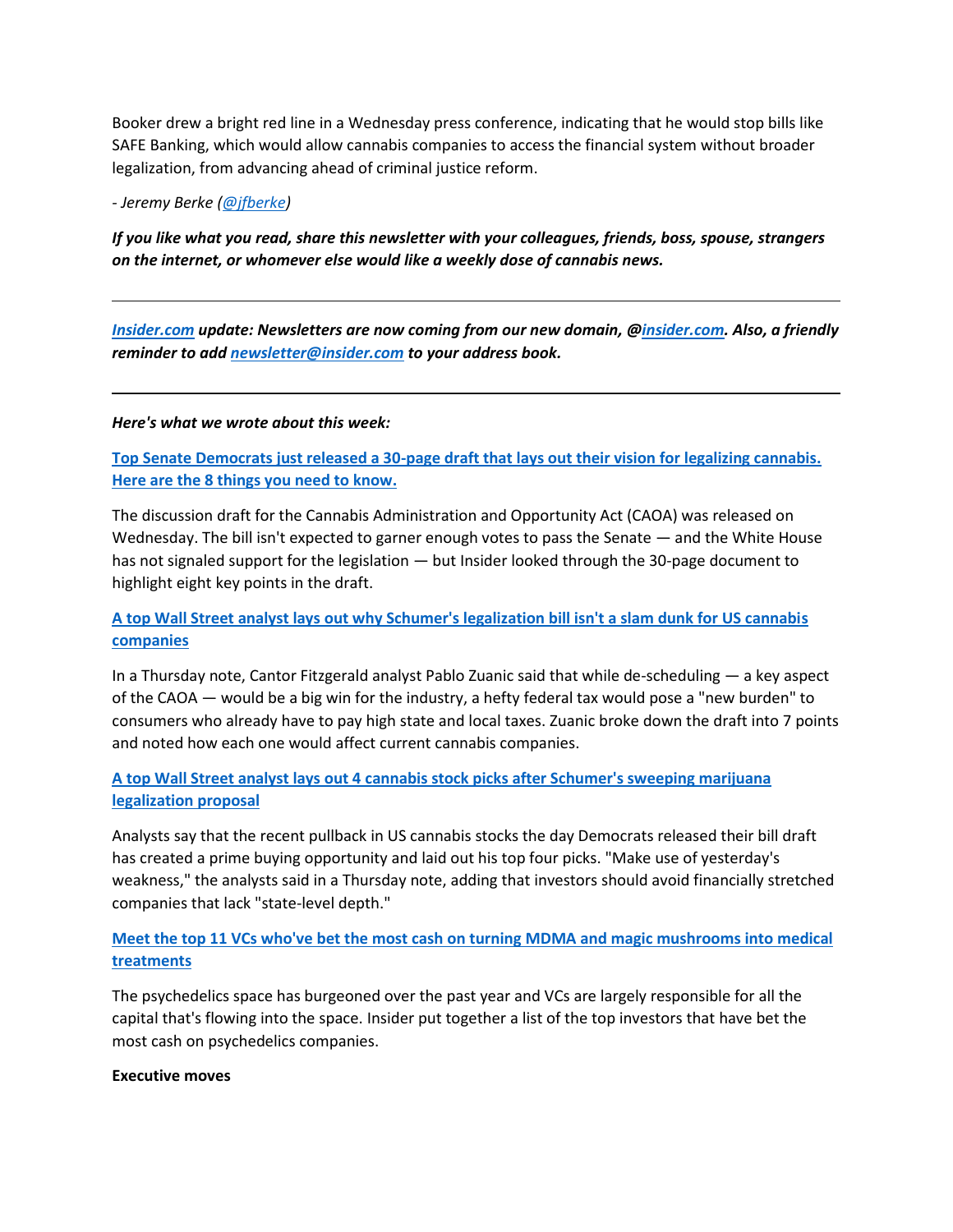- **Curaleaf** [announced](https://www.prnewswire.com/news-releases/curaleaf-appoints-ranjan-kalia-as-chief-financial-officer-301331165.html) that **Ranjan Kalia**, former executive vice president and CFO of tech firm Virtusa Corp, would be joining the company as CFO.
- **MedMen** [announced](https://www.businesswire.com/news/home/20210715006062/en/MedMen-Announces-Permanent-Appointment-of-Tom-Lynch-as-Chief-Executive-Officer) that **Tom Lynch**, who had been serving as interim CEO, would be stepping into the role on a permanent basis.
- **President Joe Biden** tapped **Dr. Rahul Gupta** [as the new director of the Office of National Drug](https://www.washingtonpost.com/health/2021/07/13/biden-gupta-drug-czar/)  [Control Policy](https://www.washingtonpost.com/health/2021/07/13/biden-gupta-drug-czar/) (ONDCP). Gupta is the former chair of the West Virginia Medical Cannabis Advisory Board.
- Cannabis retail company **Zoned Properties** named **Berekk Blackwell** as its new COO.
- Psychedelics wellness retreat company **Dimensions Health Centres** [said](https://www.globenewswire.com/news-release/2021/07/13/2261988/0/en/Dimensions-Health-Centres-Expands-Executive-Leadership-Team.html) that **Dr. Douglas Cook**, head of neurosurgery at Queen's University, will be joining the company as chief medical officer. Hospitality veteran Linda Griffin will be joining as managing director of hospitality.

#### **Deals, launches, and IPOs**

- Michigan cannabis company **C3 Industries** [closed a \\$25 million funding round](https://jcannabisresearch.biomedcentral.com/articles/10.1186/s42238-021-00084-y) led by **Welcan Capital** and **Navy Capital**, bringing the company's total capital raised to \$65 million.
- Psychedelics company **Wesana Health** [announced](https://www.globenewswire.com/news-release/2021/07/13/2262007/0/en/Wesana-Health-Announces-Definitive-Agreement-to-Acquire-PsyTech-Inc.html) that it acquired therapeutic software company **PsyTech** in a C\$21 million all-stock deal.

#### **Policy moves**

- Democratic Senators unveiled a draft discussion for the **Cannabis Administration and Opportunity Act** on Wednesday. [We've got the main takeaways and a full summary PDF for you](https://www.businessinsider.com/senate-democrats-propose-bill-legalize-marijuana-2021-7)  [here.](https://www.businessinsider.com/senate-democrats-propose-bill-legalize-marijuana-2021-7)
- **The United States Anti-Doping Agency** is seeking to ease restrictions around athletes testing positive for marijuana use in an upcoming meeting with **World Anti-Doping Agency** (WADA), [Reuters reports.](https://www.reuters.com/lifestyle/sports/usada-wants-fair-cannabis-rules-white-house-calls-meeting-2021-07-12/)
- **New Jersey** has dismissed 88,000 marijuana cases, under the state's new legal marijuana laws, [NJ Advance Media reports.](https://www.nj.com/marijuana/2021/07/nj-has-dismissed-88k-weed-cases-under-new-marijuana-law.html)

#### **Research and data**

- Living near a dispensary did not increase cannabis use among young adults. However, there was a slight increase in tobacco/cannabis co-use among white people, according to a new study published in the *[Journal of Cannabis Research](https://jcannabisresearch.biomedcentral.com/articles/10.1186/s42238-021-00084-y)*.
- A [new study published in the journal](https://jcannabisresearch.biomedcentral.com/articles/10.1186/s42238-021-00084-y) *[Addictive Behaviors](https://jcannabisresearch.biomedcentral.com/articles/10.1186/s42238-021-00084-y)* found that young men— particularly Black and Hispanic — had higher odds of suicidal ideation coinciding with cannabis use disorder.

#### **Chart of the week**

Florida dominates the US medical cannabis market, selling \$1.2 billion worth of products in 2020, according to New Frontier Data. Trailing closely behind are Arizona and California, at \$1.1 billion and \$857 million in sales respectively: